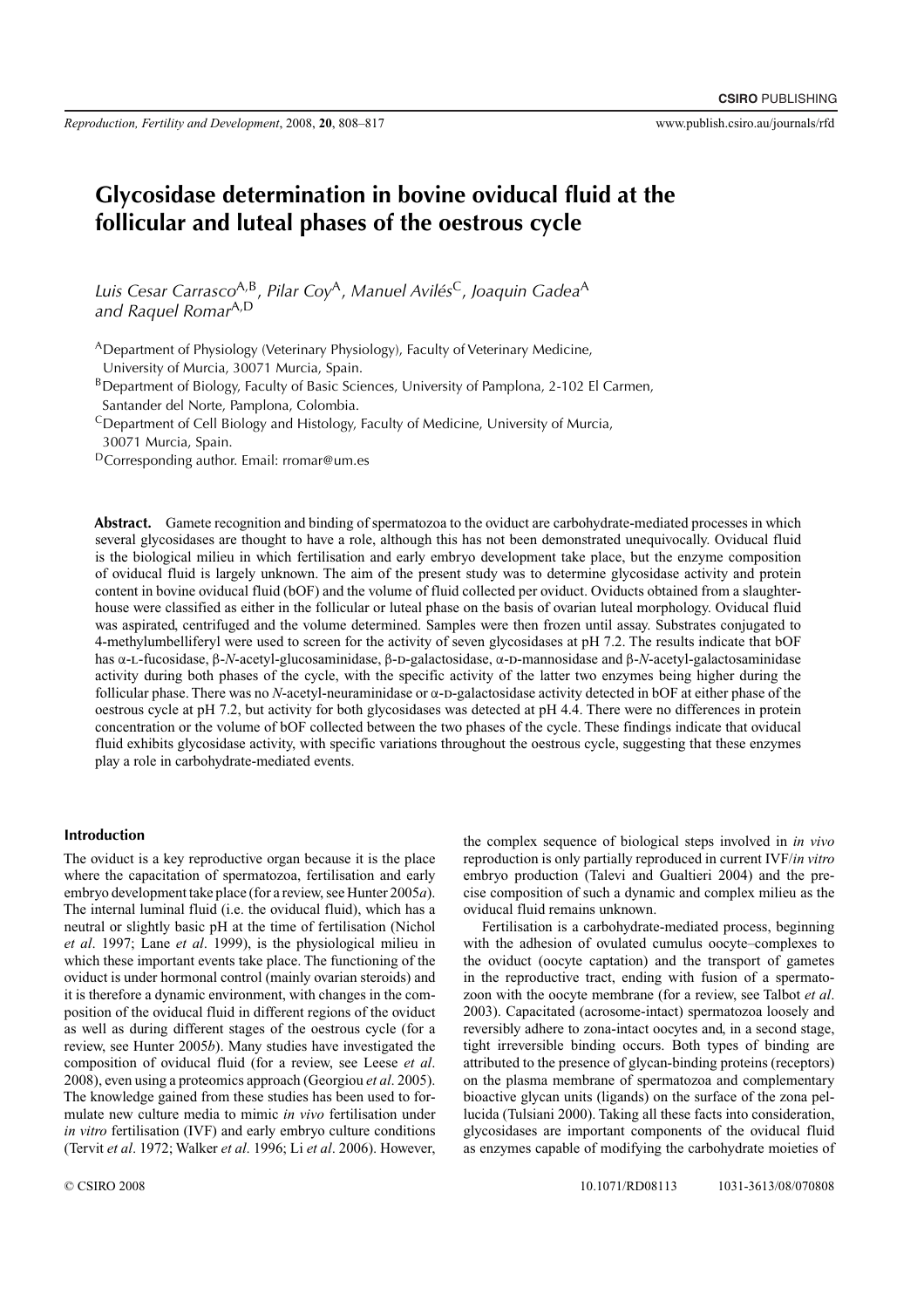glycoproteins.These enzymes catalyse the hydrolytic cleavage of terminal sugar residues from the glycan portion of glycoproteins and glycolipids. So, oviducal glycosidases may have a role in modifying the oligosaccharides involved in the different steps of fertilisation. Usually glycosidases are present in lysosomes acting in an acidic environment (Tulsiani *et al*. 1995). However, β-galactosidase has been shown to have maximum activity in a neutral environment in rat epididymal luminal fluid (Tulsiani *et al*. 1995). Other 'acidic' glycosidases have been found to be active in different extracellular sites, such as the blood (Tulsiani and Touster 1981), spermatozoan membranes (Tulsiani *et al*. 1989; Cornwall *et al*. 1991), epididymal luminal fluid (Skudlarek *et al*. 1993) and fluids from the female reproductive tract (Roberts *et al*. 1975, 1976;Tulsiani *et al*. 1996).Therefore, active glycosidases present in a neutral environment, such as the oviducal fluid, could have potential roles in different events related to gamete interaction and early embryo development.

Although several studies have been performed investigating glycosidase activity in spermatozoan membranes and epididymal fluid, similar studies on oviducal fluid are scarce, despite the fact that it has been proposed that glycosidases could be involved in the control of polyspermy (Miller *et al*. 1993*a*; Velasquez *et al*. 2007), in the interaction between spermatozoa and oviducal epithelial cells (Lefebvre *et al*. 1997), in the binding of spermatozoa to the zona pellucida (Miller *et al*. 1993*b*; Matsumoto *et al*. 2002; Venditti *et al*. 2007), in capacitation of spermatozoa (Taitzoglou *et al*. 2007) and in the dispersion of cumulus cells (Takada *et al*. 1994).All these events take place in the oviduct and have been the focus of research aimed at increasing our knowledge of the molecular basis of reproductive function. However, and surprisingly, there have been no indepth studies investigating the activity of different glycosidases in the oviducal fluid throughout the oestrous cycle in mammalian species, such as the porcine or bovine, in which assisted reproduction techniques (ART) are routinely performed. The exceptions are some early reports of studies performed at an acidic pH that indicated low activity of  $α$ -L-fucosidase,  $β$ -D-fucosidase,  $α$ -D-galactosidase, β-d-galactosidase, α-d-glucosidase, β-d-glucosidase, β-*N*acetyl-galactosaminidase, β-*N*-acetyl-glucosaminidase, α-Dmannosidase and  $\beta$ -D-mannosidase in oviducal fluid from cows and sheep, with a significant increase the activity of β-*N*-acetyl-galactosaminidase and β-*N*-acetyl-glucosaminidase during dioestrus and pregnancy (Roberts *et al*. 1975, 1976). More recently, Tulsiani *et al.* (1996) described α-Dmannosidase, β-D-galactosidase, β-D-glucuronidase, *N*-acetyl $β$ -D-glucosaminidase and  $α$ -D-fucosidase activity in the oviducal fluid of hamsters, with no differences in activity throughout the oestrous cycle. Apart from these studies, there is no other information available regarding glycosidase activity in the oviducal fluid of mammals.

The main aim of the present study was to determine the activity of seven exoglycosidases, for which roles in different reproductive events have been postulated, in the oviducal fluid of heifers during the follicular or luteal phase of the oestrous cycle. The glycosidases assayed were α-l-fucosidase, β-*N*acetyl-glucosaminidase, β-D-galactosidase, α-D-mannosidase, β-*N*-acetyl-galactosaminidase, α-d-galactosidase and *N*-acetylneuraminidase.

# **Material and methods**

Unless indicated otherwise, all chemicals and reagents were purchased from Sigma-Aldrich Química (Madrid, Spain).

#### *Oviduct classification and collection of oviducal fluid*

Genital tracts from 14–20-month-old heifers (Charolais, Limousine and Simmental) were obtained at the abattoir and transported to the laboratory on ice. Once in the laboratory, the stage of the oestrous cycle (follicular or luteal) was assessed on the basis of ovarian luteal morphology, according to the criteria defined by Orsi *et al*. (2005), on both ovaries from the same female.

Briefly, follicular-stage oviducts were defined as those coming from ovaries showing at least one large dominant follicle (*>*12 mm diameter) or a follicle close to ovulation (approximately 15 mm diameter) with a regressed corpus luteum (CL), no surface vasculature and the absence of red/brown colouration (Fig. 1*a*, *c*). Individual follicles were graded on the basis of dominance and assessed as to whether they were the largest follicle or not because steroid profiles were not determined. Luteal-phase oviducts were designated as those coming from tracts showing ovaries with growing follicles (*<*4 mm diameter) and recently ovulated follicles, or a new CL with vasculature at its periphery. When bisected, the apex of the follicle was coloured red/brown, whereas the remainder was orange/yellow (Fig. 1*b*, *d*). Both oviducts coming from the same genital tract were classified as follicular or luteal phase. Tracts with ovaries not clearly matching these criteria, showing polycystic ovaries or from pregnant animals, were not included in the study.

Once classified, the oviducts  $(n = 237)$  were separated from the tracts and quickly washed once in 0.4% v/v cetrimide solution, twice in Dulbecco's phosphate-buffered saline (PBS) and then transferred to Petri dishes on ice before being dissected individually (Fig. 2*a*). The bovine oviducal fluid (bOF) was collected by aspiration with an automatic pipette using a tip for a maximum  $200 \mu L$  volume (Fig. 2*b*, *c*, *d*) and centrifuged at 7000*g* for 10 min at 4◦C to remove cellular debris. The number of oviducts dissected and the volume of bOF obtained per sample were recorded. The supernatant was stored immediately at −80◦C until use for glycosidase and protein determinations. In order to avoid sample damage and changes in enzymatic activity, all samples were analysed within 2 weeks of freezing.

#### *Glycosidase assays*

Seven glycosidases were assayed at pH 7.2 in each sample, namely α-l-fucosidase (EC 3.2.1.51), β-*N*-acetylglucosaminidase (EC 3.2.1.52), β-D-galactosidase (EC 3.2.1.23), α-d-mannosidase (EC 3.2.1.24), β-*N*-acetyl-galactosaminidase (EC 3.2.1.53), α-D-galactosidase (EC 3.2.1.22) and *N*-acetylneuraminidase (EC 3.2.1.18). Glycosidase activity was assayed as described previously (Aviles *et al*. 1996; Abascal *et al*. 1998) using 4-methylumbelliferyl-glucopyranosides as substrates. Briefly, stock solutions for substrates (0.1 m) were prepared in purified water and kept at −80◦C until use. On the day of the assay, bOF samples were thawed and working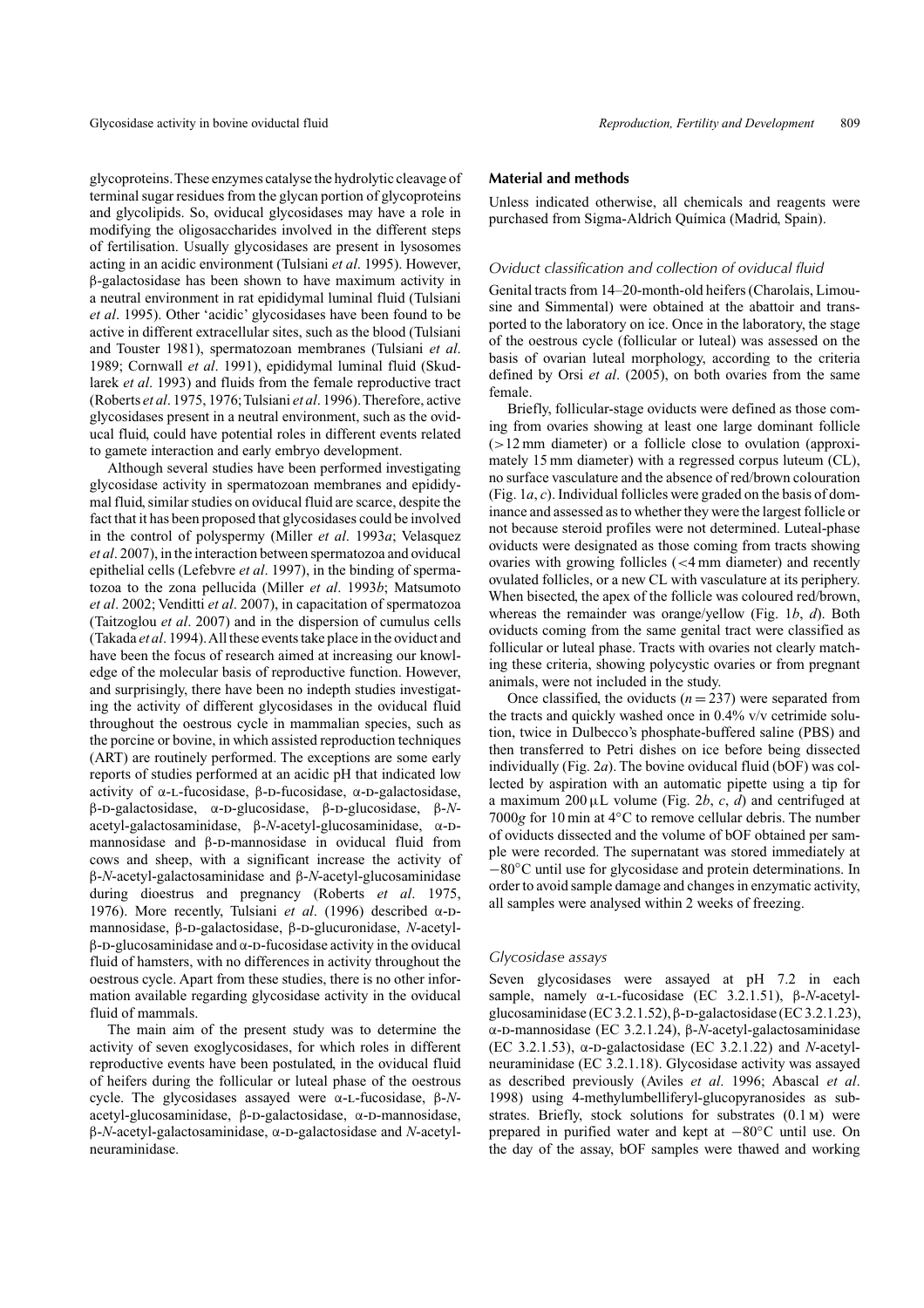

**Fig. 1.** Bovine ovaries classified as either from the (*a*) follicular stage, showing follicles over 12 mm in diameter (arrows), or as from the (*b*) luteal stage, showing recent ovulated follicles or corpora lutea (arrows). (*c*) An ovary at the follicular stage with its corresponding oviduct surrounded by mesosalpinx before dissection. The trajectory of the oviduct has been marked by a parallel line from the uterotubal junction (utj) to the oviducal ampulla (oa). Point of ovary–oviduct junction is remarked (hook). (*d*) An ovary at the luteal stage attached to its corresponding oviduct before dissection.

solutions for all substrates were prepared (1 mm) by dilution in assay buffer pH 7.2 (137.1 mm NaCl, 2.7 mm KCl, 8.4 mm Na<sub>2</sub>HPO<sub>4</sub>, 1.46 mm KH<sub>2</sub>PO<sub>4</sub>, 0.32 mm Na pyruvate, 11.0 mm glucose and  $0.007 \text{ g L}^{-1}$  kanamicine). In an ice bath,  $40 \mu\text{L}$ assay buffer,  $20 \mu L$  working solution substrate and  $10 \mu L$  bOF were added to a microtube. Duplicates were prepared for each bOF sample. The blank in each sample consisted of  $60 \mu L$  assay buffer and  $10 \mu L$  bOF. Substrate blanks for each enzyme were prepared with  $50 \mu L$  assay buffer and  $20 \mu L$  working solution substrate. Human seminal plasma  $(10 \,\mu L)$  was used as a positive control because it has been demonstrated to have α-lfucosidase (Alhadeff *et al*. 1999), β-*N*-acetyl-glucosaminidase (Yoshida *et al.* 1987), β-D-galactosidase (Corrales *et al.* 2002), α-D-galactosidase (Spiessens *et al.* 1998), α-D-mannosidase (Corrales *et al*. 2002) and β-*N*-acetyl-galactosaminidase (Kapur and Gupta 1985) activity. The positive control for *N*-acetylneuraminidase consisted of  $10 \mu L$  (0.05 IU) of the commercial enzyme from *Clostridium perfringens* (*C. welchii*) because this enzyme has not been described in seminal plasma. All positive controls were run at pH 7.2. The incubation of samples, blanks and controls was for 240 min at 37◦C and reactions

were stopped by the addition of 0.5 mL glycine buffer containing  $0.0085$  M glycine–CaCO<sub>3</sub>, adjusted to pH 10.0 with 1m NaOH, to each microtube. Samples, blanks and controls were run concurrently and fluorescence was read on an espectrofluorimeter (Fluostar Galaxy; BMG Laboratory Technologies, Durham, NC, USA) using excitation and emission wavelengths of 340 and 450 nm, respectively, and corrected by subtracting both blanks.

Because bOF did not show *N*-acetyl-neuraminidase and α-Dgalactosidase activity at pH 7.2, a small trial was run to assay the activity of these two enzymes at acidic pH.Acidic neuraminidase and  $\alpha$ -D-galactosidase of lysosomal origin have an optimum pH of 4.6–4.8 (Samollow *et al*. 1990) and 4.4 (Ohshima *et al*. 1997), respectively. So, the enzymatic assays for samples, blanks and controls were run as before, but using sodium acetate–acetic acid  $(0.2 \text{ m})$  adjusted to pH 4.4 as the assay buffer.

In all cases, 1 unit of glycosidase activity was defined as the amount of enzyme necessary to hydrolyse 1 nmol substrate per min at 37◦C under the above-defined conditions. One unit of specific glycosidase enzyme activity was the activity of the enzyme per mg total protein. Total enzyme activity per oviduct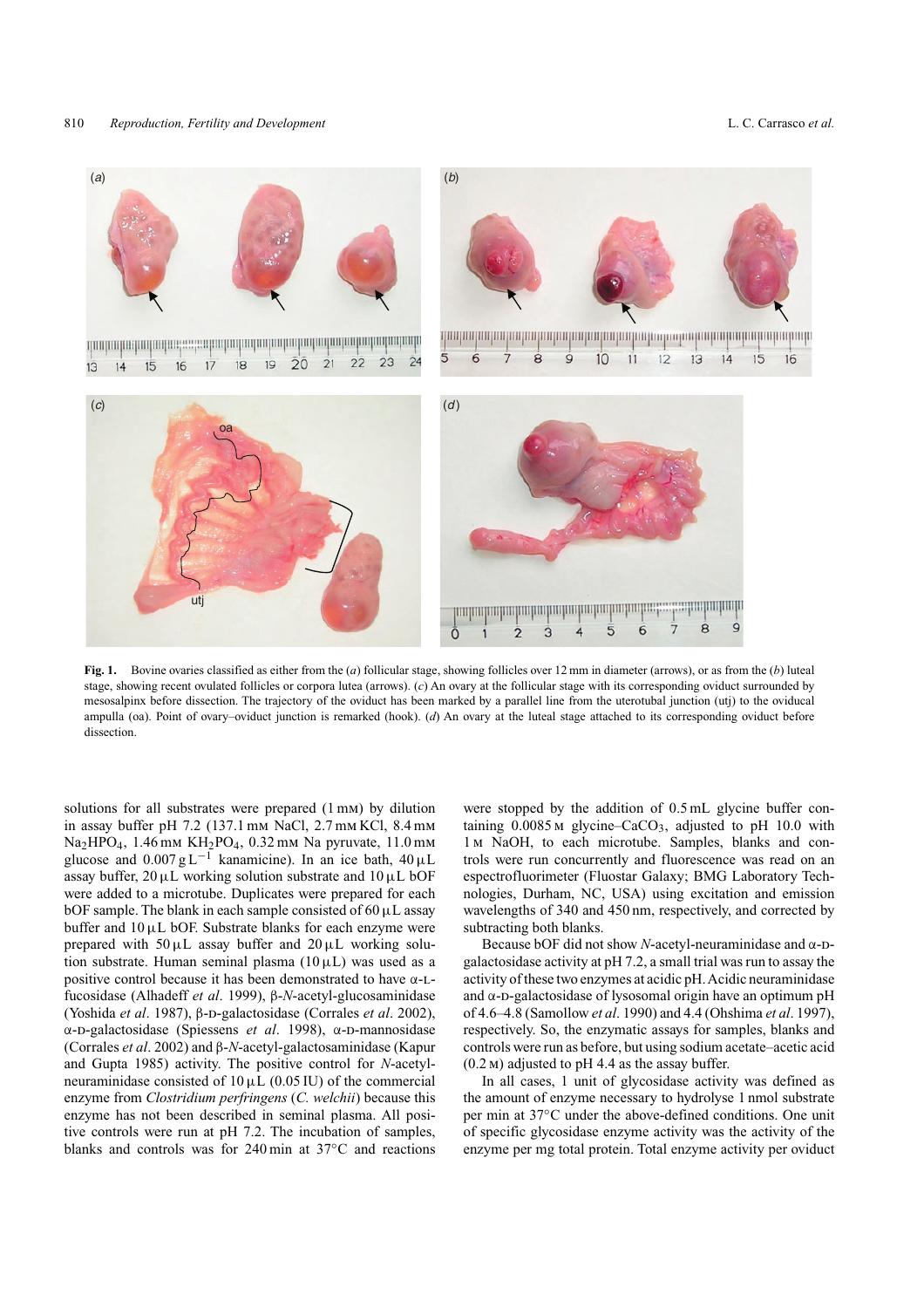

**Fig. 2.** (*a*) An oviduct after dissection (scale in cm). (*b*) Introduction of the tip pipette into the oviducal ampulla. (*c*) Ascendant mechanical pressure (from the uterotubal junction to the ampulla) to collect the oviducal fluid. (*d*) Oviducal fluid accumulates at the oviducal ampulla (arrowhead) and is aspirated with the pipette, where it can be observed inside the tip (arrow).

was defined as the product of enzyme activity and the volume of bOF per oviduct.

#### *Protein determination*

The protein concentration in oviducal fluid samples was determined by the bicinconinic acid assay (BCA method; Smith *et al*.

1985) accoding to the manufacturer's instructions (Pierce, Rockford, IL, USA). Samples were incubated with BCA at 37◦C for 30 min, followed by 15 min incubation at room temperature. Absorbance was read at 560 nm on an espectrofluorimeter (Fluostar Galaxy; BMG Laboratory Technologies). Bovine serum albumin (BSA) was used as the standard for the protein assays.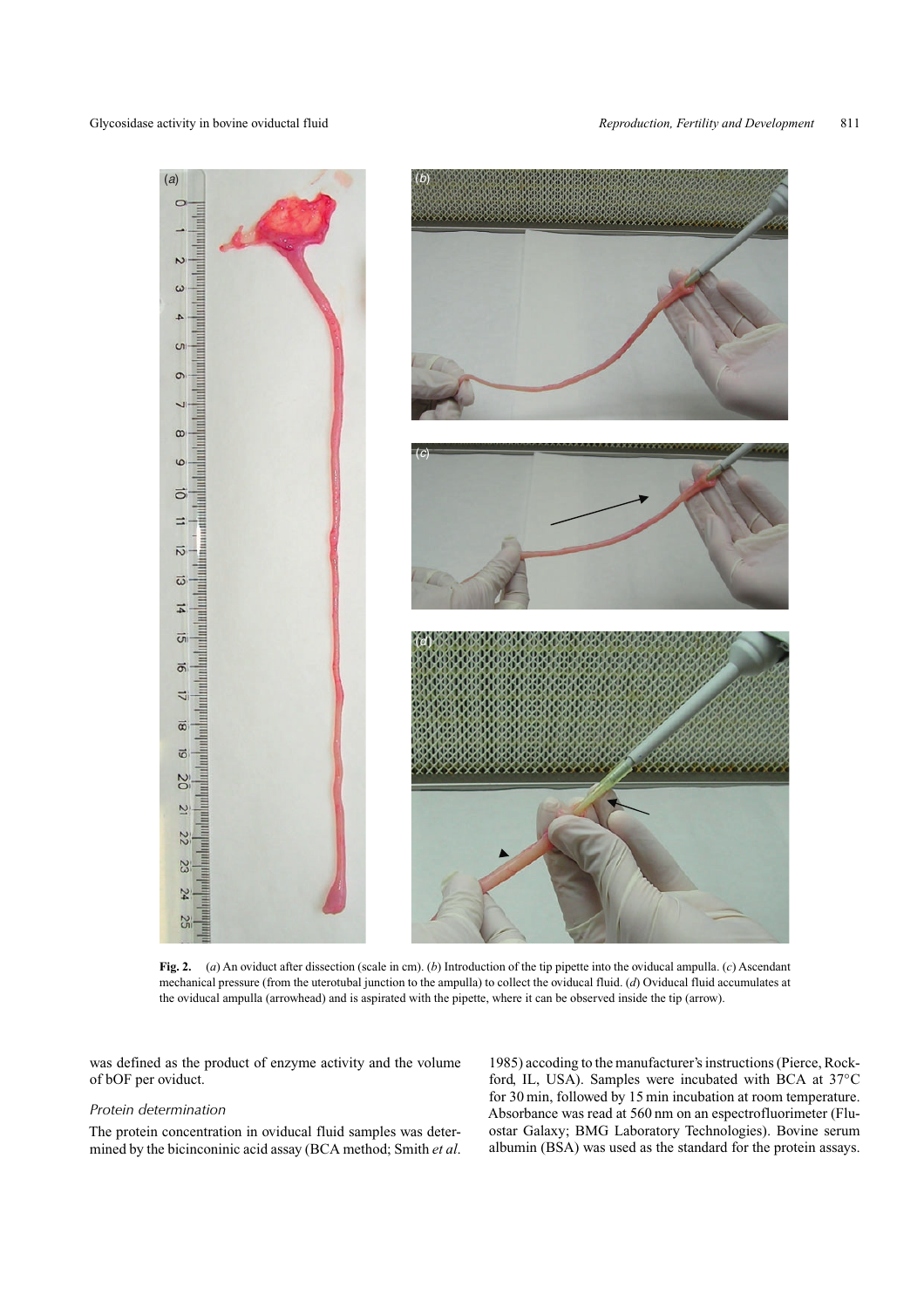#### **Table 1. Protein concentration, volume of bovine oviducal fluid aspirated and total amount of protein per oviduct in samples obtained during the follicular and luteal stages of the oestrous cycle**

Data are the mean  $\pm$  s.e.m. *n*, number of samples analysed

|            | Protein $(\mu g \mu L^{-1})$ | Volume $(\mu L$ per oviduct)      | Total protein $(\mu g$ per oviduct) |
|------------|------------------------------|-----------------------------------|-------------------------------------|
| Follicular | $54.28 \pm 3.71$ $(n = 34)$  | $39.09 \pm 1.32$ (n = 34)         | $2122.64 \pm 163.91 (n=33)$         |
| Luteal     | $55.89 \pm 2.93$ (n = 78)    | $43.45 \pm 1.66$ ( <i>n</i> = 87) | $2470.29 \pm 177.63$ (n = 76)       |
| D          | 0.751                        | 0.12                              | 0.23                                |

Three measurements of protein were run in each bOF sample with 12, 8 and  $4\mu$ L bOF. Assays for glycosidases and proteins were run in the same bOF sample. For each sample, the concentration of protein was taken as the mean of three measurements. Mean protein concentrations were used to calculate specific enzyme activity in each phase.

#### *Statistical analysis*

Data are presented as the mean  $\pm$  s.e.m. Enzyme activity, specific enzyme activity, protein concentration and bOF volume, and the variables derived from these (i.e. total protein per oviduct, total enzyme activity per oviduct), were analysed by one-way ANOVA with cycle stage as a fixed factor. When the ANOVA indicated a significant effect, values were compared by Tukey's test.  $P < 0.05$  was taken to denote statistical significance.

### **Results**

## *Glycosidase activity*

α-L-Fucosidase, β-*N*-acetyl-glucosaminidase, β-D-galactosidase, α-d-mannosidase and β-*N*-acetyl-galactosaminidase activity was found in the bOF, with no difference in activity between the follicular and luteal phases of the oestrous cycle  $(P > 0.05)$ ; Fig. 3). When data were transformed into specific enzyme activity (i.e. enzyme activity per mg protein), significantly higher  $\alpha$ -D-mannosidase ( $P = 0.033$ ) and  $\beta$ -*N*-acetyl-galactosaminidase  $(P = 0.025)$  activity was found in bOF collected from the follicular phase of the oestrous cycle; the activity of the other glycosidades remained similar in both phases (Fig. 3).

Results for total enzyme activity per oviduct are shown in Fig. 4. Higher  $\alpha$ -L-fucosidase activity was found in oviducts in the luteal compared with the follicular phase (714.44  $\pm$  124.69 *v*. 1051.92  $\pm$  80.70 units, respectively;  $P < 0.05$ ). There were no significant differences found for the remaining enzymes.

There was no  $\alpha$ -D-galactosidase or *N*-acetyl-neuraminidase activity found in any sample of bOF at pH 7.2. However, when the assays were repeated at pH 4.4, α-D-galactosidase and *N*-acetylneuraminidase activity was found in bOF from both the follicular and luteal phases of the oestrous cycle. In the follicular and luteal phases,  $α$ -D-galactosidase activity in the bOF was determined to be  $82.27 \pm 44.37$  and  $49.34 \pm 15.04$  units, respectively; neuraminidase activity in bOF from the follicular and luteal phases was  $3.79 \pm 2.05$  and  $2.28 \pm 0.69$  units, respectively.

#### *Protein concentration and volume of oviducal fluid*

The protein concentration of the bOF was  $54.28 \pm 3.71$  and  $55.89 \pm 2.93 \,\mu g \,\mu L^{-1}$  during the follicular and luteal phases of the oestrous cycle, respectively, which was not significantly different. The volume of the bOF obtained per oviduct during the follicular and luteal phases was  $39.09 \pm 1.32$  and  $43.45 \pm 1.66 \,\mu L$ , respectively (*P* > 0.05; Table 1).

There were no significant differences in the volume ( $\mu$ L per oviduct) and total protein concentration ( $\mu$ g $\mu$ L<sup>-1</sup>) per oviduct between the follicular and luteal phases of the oestrous cycle (Table 1).

# **Discussion**

The oviduct provides an appropriate environment for fertilisation and early embryo development, but the composition of this important medium is not fully known. From spermatozoa–oviducal epithelium attachment to spermatozoa– zona pellucida binding and oocyte penetration, the entire process of mammalian fertilisation is a carbohydrate-mediated event (for a review, see Talbot *et al*. 2003). All these processes are modulated in the oviduct and the fact there are active enzymes present able to modify the structure of oligosaccharides involved (i.e. composition, sequence, linkages, etc.) is important. The results of the present study demonstrate  $\alpha$ -L-fucosidase, β-*N*-acetyl-glucosaminidase, β-d-galactosidase, α-d-mannosidase and β-*N*-acetyl-galactosaminidase activity in oviducal fluid from heifers during the luteal and follicular phases of the oestrous cycle at neutral pH. Because there are few previous studies demonstrating this sort of enzyme activity, we can only speculate as to the role of these enzymes in the oviducal fluid.

α-l-Fucosidase activity has been detected previously in hamster oviducal fluid, but without variations in activity throughout the oestrous cycle (Tulsiani *et al*. 1996). Bull spermatozoa bind to an oligosaccharide ligand on the oviducal epithelium that resembles Lewis-a (α-L-Fuc[1–4]-[β-D-Gal-(1–3]-D-GlcNAc) oligosaccharide (Suarez *et al*. 1998) and the α-l-fucose present in annexins has been proposed to be the carbohydrate responsible for spermatozoa–oviducal epithelium binding (Ignotz *et al*. 2007). In fact, treatment of oviducal epithelium with α-lfucosidase or the presence of fucose prevented spermatozoa from binding to oviducal cells (Lefebvre *et al*. 1997; Suarez *et al.* 1998). Consequently, the oviducal α-L-fucosidase activity we have found in the present study could be related to the release of spermatozoa from the isthmus reservoir to reach the oocyte in the ampullar–isthmic junction, especially considering that total α-L-fucosidase activity per oviduct increased significantly after ovulation. In addition,  $\alpha$ -L-fucosidase may have a role in spermatozoon–oocyte fusion because the presence of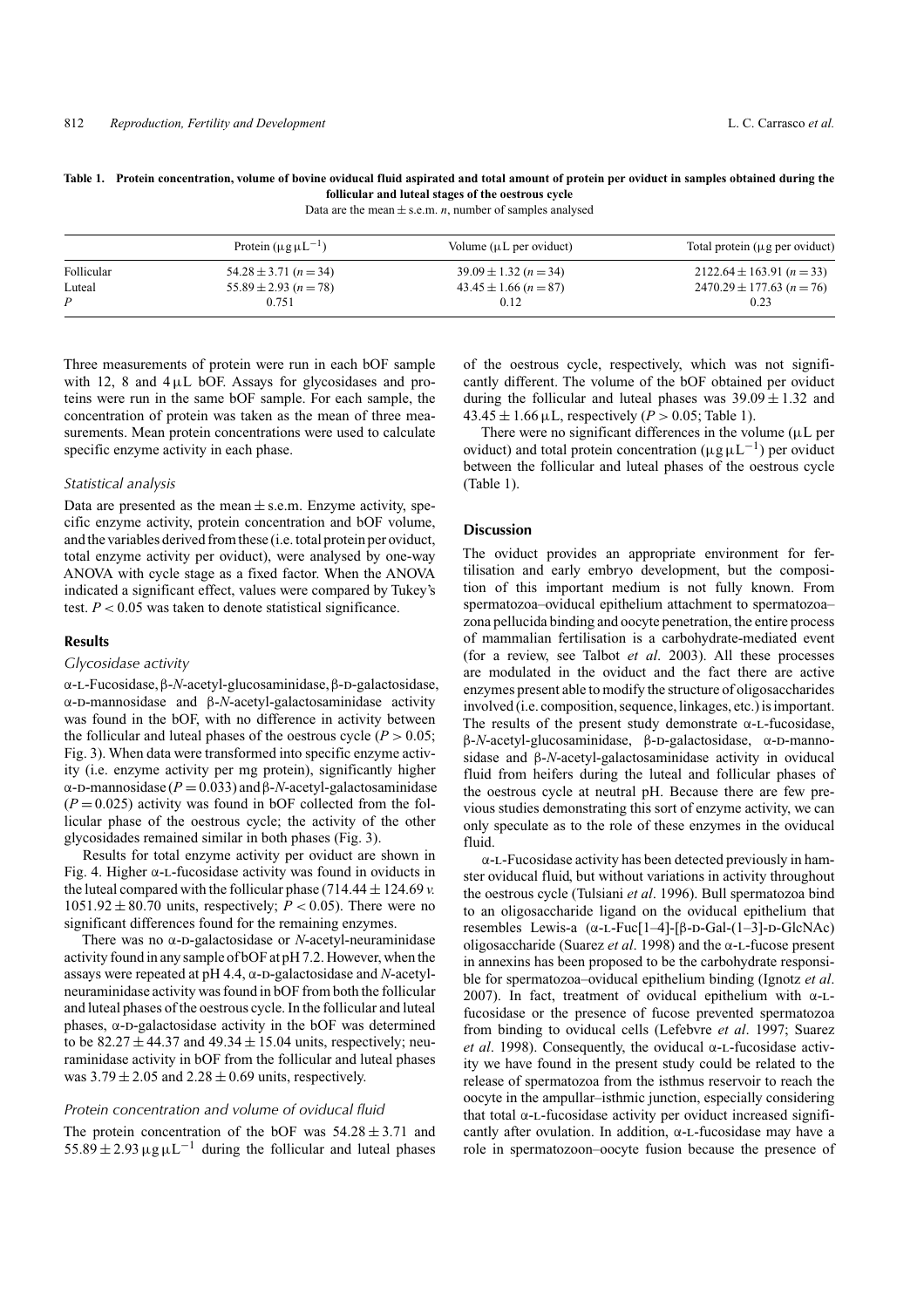

**Fig. 3.** Enzyme activity (EA) and specific enzyme activity (SEA) for (*a*) α-l-fucosidase, (*b*) β-*N*-acetylglucosaminidase, (*c*) β-D-galactosidase, (*d*) α-D-mannosidase and (*e*) β-*N*-acetyl-galactosaminidase assessed at neutral pH in bovine oviducal fluid collected from heifers during the follicular and luteal phases of the oestrous cycle. Data are the mean  $\pm$  s.e.m. of 30 follicular samples and 75 luteal samples. Different letters denote statistical significance (*P <* 0.05).

l-fucose during bovine *in vitro* fertilisation produced a 50% reduction in penetration of spermatozoa (Tanghe *et al*. 2004*b*).

In the present study, hexosaminidase activity (β-*N*-acetylglucosaminidase and β-*N*-acetyl-galactosaminidase) was found in the bOF, which has also been demonstrated in hamster oviducal fluid (Tulsiani *et al*. 1996). β-*N*-Acetyl-glucosaminidase activity has also been described in hen (Droba and Droba 1987), sheep (Roberts *et al*. 1976) and cow (Roberts *et al*. 1975) oviducts. Tulsiani *et al*. (1996) did not observe significant differences in the activity of these enzymes throughout the oestrous cycle in hamsters, whereas Roberts *et al*. (1975, 1976) detected higher β-*N*-acetyl-glucosaminidase activity during dioestrus and pregnancy. The present study demonstrated hexosaminidase activity during the two phases of the oestrous cycle investigated, with significantly higher levels of β-*N*-acetyl-galactosaminidase activity during the follicular phase. There are several possible roles for oviducal hexosaminidase. First, these enzymes may be involved in cumulus dispersion of ovulated oocytes. According to Takada *et al*. (1994), β-*N*-acetyl-glucosaminidase in pig spermatozoa has cumulus dispersion activity at a physiological pH, suggesting that it plays a role in the passage of spermatozoa through cumulus cells before binding to the zona pellucida. Takada *et al*. (1994) attribute this role to the acrosomal enzyme, but we propose that the oviducal enzyme may also be involved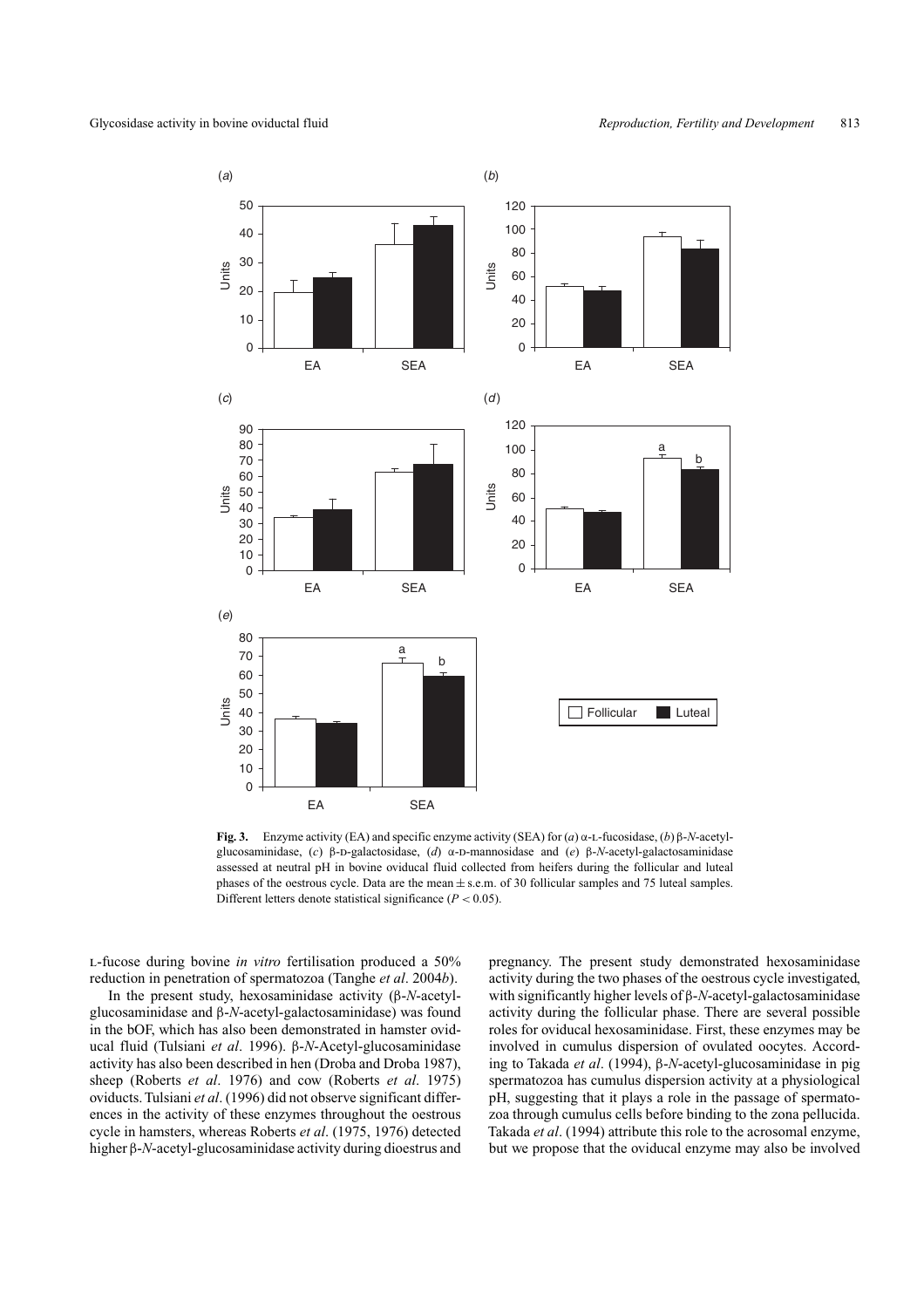

**Fig. 4.** Enzyme activity (units per oviduct) in bovine oviducal fluid collected from animals at different stages of the oestrous cycle and assessed at neutral pH. Data are the mean  $\pm$  s.e.m. of 30 follicular samples and 75 luteal samples. Different letters denote statistical significance (*P <* 0.05).

because the acrosomal content of the fertilising spermatozoon is released after it binds to the zona pellucida, when it has already passed through the cumulus cells. This would make it difficult for the acrosomal β-*N*-acetyl-glucosaminidase to participate in cumulus dispersion (Fazeli *et al*. 1997; Topper *et al*. 1999), so oviducal β-*N*-acetyl-glucosaminidase, by dispersing cumulus cells, may facilitate contact of the spermatozoa with the oocyte.

Second, oviducal hexosaminidase may be related to the capacitation of spermatozoa. Bull spermatozoa incubated with bovine oviducal fluid showed a marked decrease in affinity for wheat germ agglutinin (WGA) and bandeiraea simplicifolia agglutinin I (BS-I) lectins in the spermatozoan membrane (Taitzoglou *et al*. 2007). WGA recognises both*N*-acetyl-glucosamine (GlcNAc) and sialic acid residues, whereas BS-I recognises both *N*-acetyl-galactosamine (GalNAc) and α-galactose (α-GAL) residues (Taitzoglou *et al*. 2007). In the present study, we did not detected sialidase or  $\alpha$ -galactosidase activity, so we hypothesise that the decreased lectin affinity after capacitation is due mainly to hexosaminidase, although further studies are necessary to confirm this hypothesis.

As in the present study,  $\beta$ -D-galactosidase activity has been detected in oviducal fluid from hen (Droba and Droba 1987), hamster (Tulsiani *et al*. 1996), sheep and cow (Roberts *et al*. 1975, 1976). *N*-Acetyl-lactosamine residues have been demonstrated in oviducal epithelial cells in heifers (Cobo *et al*. 2004) and a galactose-binding protein has been identified in spermatozoa from stallion (Dobrinski *et al*. 1996) and rat (Abdullah and Kierszenbaum 1989). So, it is possible that oviducal β-D-galactosidase participates in the release of bull spermatozoa from the isthmus reservoir, as proposed for α-lfucosidase, although this hypothesis needs further confirmation. Alternatively,  $\beta$ -D-galactosidase could also remove  $\beta$ -Dgalactose residues from the oviducal epithelium, releasing this carbohydrate into the fluid and making it available for metabolism by the spermatozoa (Fleming *et al*. 2005). Galactose residues have been described previously in the bovine zona pellucida (Katsumata *et al*. 1996; Parillo *et al*. 2000; Ikeda *et al*. 2002), so the oviducal β-D-galactosidase may modify galactose residues contained in zona pellucida glycoproteins. The impact of this likely zona pellucida remodelling in spermatozoon– oocyte or oocyte–oviduct interaction is not known, but galactose has not been described as a spermatozoan receptor in bovine.

 $\alpha$ -D-Mannosidase activity has been detected in hamster (Tulsiani *et al*. 1996), ovine and bovine (Roberts *et al*. 1975, 1976) oviducts. In the present study, the specific activity of this enzyme was significantly higher during the follicular than the luteal phase of the oestrous cycle, similar to observations made in the rat (Pizarro *et al*. 1984). It has been proposed that mannose residues contained in bovine zona pellucida glycoproteins are involved in fertilisation (Amari *et al.* 2001) and α-D-mannose affects the *in vitro* fusion between bovine gametes, because spermatozoa have receptors for mannose, which is necessary for fusion with the oolema (Tanghe *et al*. 2004*a*, 2004*b*). So, oviducal α-d-mannosidase, the activity of which decreases after ovulation, may act to eliminate some mannose residues from the zona pellucida, thereby helping control polyspermy. This hypothesis should be confirmed, because current opinion is that there are multiple ligands involved in spermatozoa–zona pellucida interaction (Lyng and Shur 2007) and that sialic acid may have a more essential role than  $\alpha$ -D-mannose in bovine spermatozoon–oocyte interactions (Velasquez *et al*. 2007).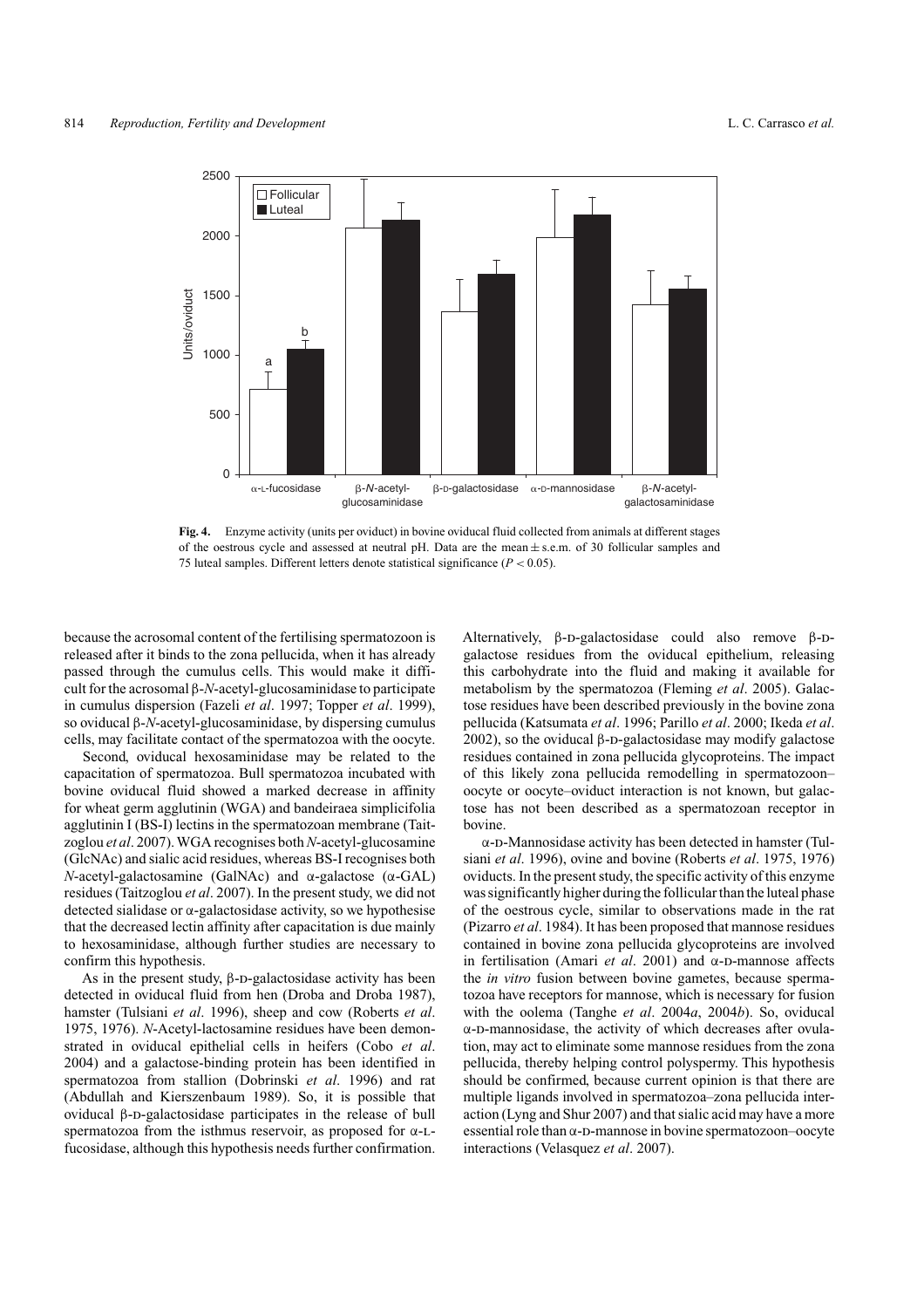Regarding a possible role of oviducal  $\alpha$ -D-mannose in spermatozoa capacitation, the incubation of bull spermatozoa in non-luteal oviducal fluid for 30 min produced a 76% decline for Concanavalin A (Con-A) lectin affinity (Taitzoglou *et al*. 2007). We suggest this decrease may be caused by oviducal  $\alpha$ -Dmannosidase, the activity of which reaches a maximum during the non-luteal phase of the oestrous cycle. Mannose (binding to Con-A) has been also detected in the oviducal epithelium of heifers (Cobo *et al*. 2004), so the oviducal mannosidase may remodel the sugar components, thus affecting interactions with spermatozoa. Together, these observations suggest a possible role for this enzyme in spermatozoa capacitation inside the oviduct, although the mechanism remains unknown.

Neither *N*-acetyl-neuraminidase nor α-D-galactosidase activity was detected in bOF at any phase of the oestrous cycle at physiological pH. However, activity of both enzymes was found at acidic pH, the activity of the neuraminidase being less than that of the galactosidase. These results suggest that these enzymes may not have a crucial role in the fertilisation process as active enzymes but, because of their presence in the oviducal fluid, they may play a role as lectins. In a recent study, *N*-acetyl-neuraminidase was proposed to be present in the cortical granules of bovine oocytes (Velasquez *et al*. 2007). At fertilisation, and following cortical reaction, neuraminidase would cleave the terminal sialic acid from the zona pellucida, which would otherwise serve as a substrate for spermatozoa binding (Katsumata *et al*. 1996; Velasquez *et al*. 2007). This hypothesis is consistent with the reduced spermatozoa–zona pellucida binding and decreased fertilisation rates observed by Velasquez *et al*. (2007) when oocytes or isolated zona pellucida were incubated with neuraminidase. Thus, the presence of active oviducal *N*-acetyl-neuraminidase would hamper the spermatozoa–zona pellucida interaction and the absence of *N*-acetyl-neuraminidase activity was an expected result. Similarly, Roberts *et al*. (1975) showed that the activity of  $\alpha$ -D-galactosidase in bOF was low and only slightly higher than the trace amounts of activity detected in serum. There could be several reasons for the differences between the present study and that Roberts *et al*. (1975), such as the different pH used for the assays, the small number of samples (three) used by Roberts *et al*. (1975) and the use of diluted samples of bOF. α-Galactose residues have been detected in bovine zona pellucida by means of BSA IB4 lectin (Parillo *et al*. 2000). It has been suggested that these galactose residues play a role in gamete interaction in the mouse (Bleil and Wassarman 1988; Litscher *et al*. 1995). However, there is no evidence supporting the involvement of this carbohydrate in gamete interaction in bovine, so our observation of a lack of  $\alpha$ -D-galactosidase activity at physiological pH is not unexpected.

Protein content in oviducal fluid has been studied in numerous species. Proteins in the oviducal fluid come from mucosa transudation and direct secretion from oviducal cells, thus being regulated by steroid hormone levels. Some have observed a higher concentration of protein in bOF around oestrus (Ehrenwald *et al*. 1990), but results from different studies are contradictory mainly because of high individual variability (Carlson *et al*. 1970; Stanke *et al*. 1974; Roberts *et al*. 1975). Killian *et al*. (1989) described a higher secretion of proteins in bOF during the follicular phase of the oestrous cycle, despite a higher rate of protein secretion, due to the increase in oviducal fluid volume at this time. In the present study, we did not find any differences in protein concentration between the follicular and luteal phases of the oestrous cycle, which is in accordance with results from other studies (Carlson *et al*. 1970; Stanke *et al*. 1974; Roberts *et al*. 1975). In canulated animals, the volume of bOF secreted increases during the late follicular phase, decreasing during the early and late luteal phases of the oestrous cycle (Kavanaugh and Killian 1988). In addition, ampulla secretion is higher than isthmic secretion (1.04 *v.* 0.5 mL, respectively; Kavanaugh and Killian 1988). In the present study, we did not observe any differences between the follicular and luteal phases of the oestrous cycle probably because we grouped the oviducts only into these two groups and because we collected the fluid from the entire oviduct. In addition, because of the collection method used, we have to consider the possibility that some fluid was not aspirated, which may have impacted on the volume data, as well as on total enzyme activity per oviduct.

In conclusion, we have demonstrated that oviducal fluid has glycosidase activity, with variations in activity throughout the oestrous cycle, suggesting a role for these enzymes in reproductive events.The specific role of the glycosidases described herein in fertilisation is currently being investigated. This information will add to knowledge of the molecular mechanisms underlying the fertilisation process. The role of any of the glycosidases present in the oviduct can be now investigated by using similar levels of activity in culture media for IVF or gamete cocultures with oviducal epithelial cells.

#### **Acknowledgements**

The authors thank Dr Daulat Tulsiani for interesting comments and suggestions on the manuscript. The authors also thank the staff of the Orihuela and El Pozo slaughterhouse for supplying the genital tracts and Maria Roldan for help with the acidic enzyme assays. This work was supported by grants from the Spanish Ministry of Education and Science and FEDER (AGL2006– 03495) and Murcia Regional Government through Seneca Foundation (Projects Seneca 03018/PI/05 and 04542/GERM/06).

#### **References**

- Abascal, I., Skalaban, S. R., Grimm, K. M., Aviles, M., Martianez-Menarguez, J. A., Castells, M. T., Ballesta, J., and Alhadeff, J. A. (1998). Alteration of the isoform composition of plasma-membrane-associated rat sperm alpha-l-fucosidase during late epididymal maturation: comparative characterization of the acidic and neutral isoforms. *Biochem. J.* **333**, 201–207.
- Abdullah, M., and Kierszenbaum, A. L. (1989). Identification of rat testis galactosyl receptor using antibodies to liver asialoglycoprotein receptor: purification and localization on surfaces of spermatogenic cells and sperm. *J. Cell Biol.* **108**, 367–375. doi:10.1083/JCB.108.2.367
- Alhadeff, J. A., Khunsook, S., Choowongkomon, K., Baney, T., Heredia, V., Tweedie, A., and Bean, B. (1999). Characterization of human semen alpha-l-fucosidases. *Mol. Hum. Reprod.* **5**, 809–815. doi:10.1093/ MOLEHR/5.9.809
- Amari, S., Yonezawa, N., Mitsui, S., Katsumata, T., Hamano, S., Kuwayama, M., Hashimoto, Y., Suzuki, A., Takeda, Y., and Nakano, M. (2001). Essential role of the nonreducing terminal alpha-mannosyl residues of the N-linked carbohydrate chain of bovine zona pellucida glycoproteins in sperm–egg binding. *Mol. Reprod. Dev.* **59**, 221–226. doi:10.1002/MRD.1026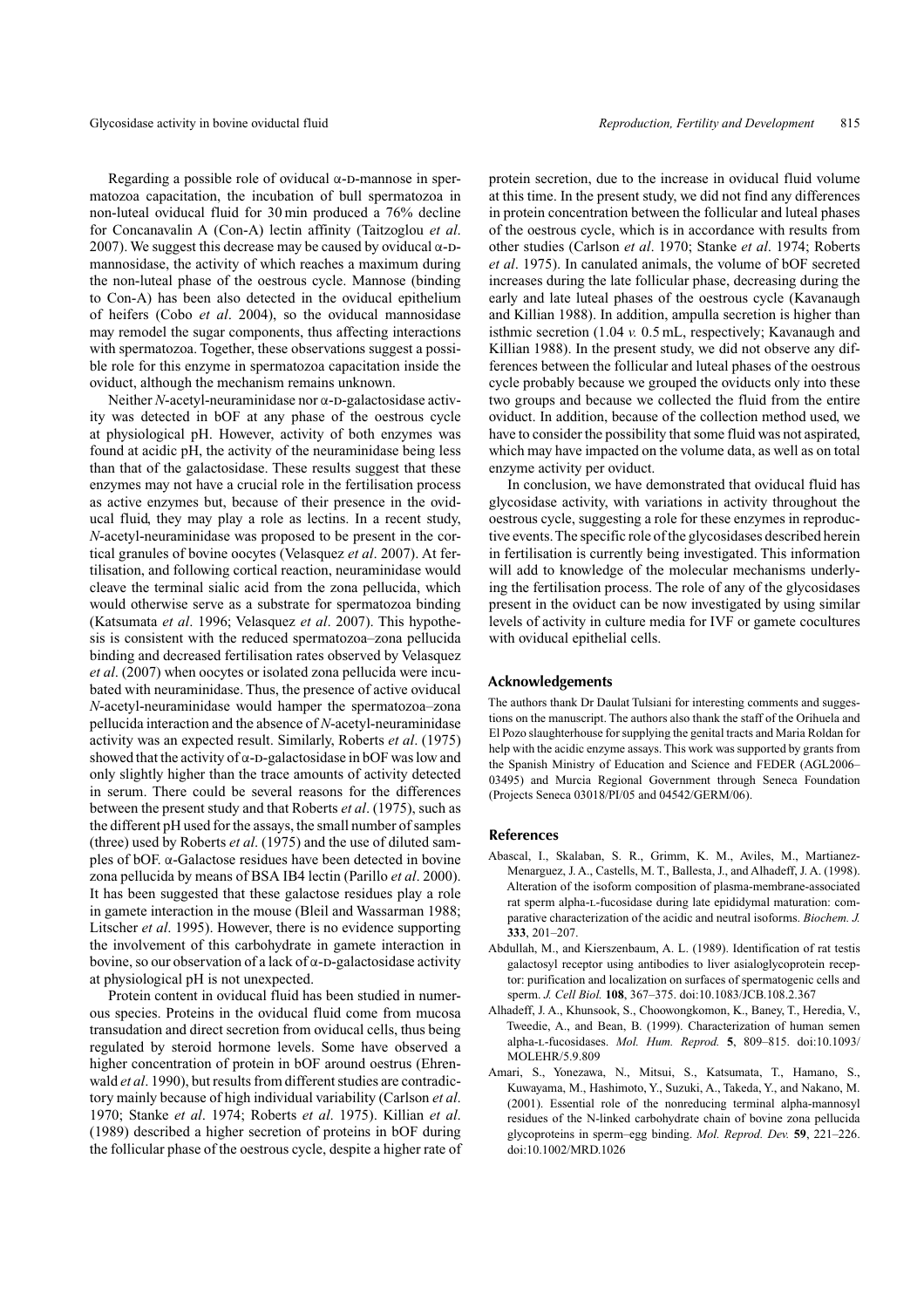- Aviles, M., Abascal, I., Martinez-Menarguez, J. A., Castells, M. T., Skalaban, S. R., Ballesta, J., and Alhadeff, J. A. (1996). Immunocytochemical localization and biochemical characterization of a novel plasma membrane-associated, neutral pH optimum alpha-l-fucosidase from rat testis and epididymal spermatozoa. *Biochem. J.* **318**, 821–831.
- Bleil, J. D., and Wassarman, P. M. (1988). Galactose at the nonreducing terminus of O-linked oligosaccharides of mouse egg zona pellucida glycoprotein ZP3 is essential for the glycoprotein's sperm receptor activity. *Proc. Natl Acad. Sci. USA* **85**, 6778–6782. doi:10.1073/PNAS.85.18.6778
- Carlson, D., Black, D. L., and Howe, G. R. (1970). Oviduct secretion in the cow. *J. Reprod. Fertil.* **22**, 549–552.
- Cobo, E. R., Campero, C. M., Gimeno, E. J., and Barbeito, C. G. (2004). Lectin binding patterns and immunohistochemical antigen detection in the genitalia of *Tritrichomonas* foetus-infected heifers. *J. Comp. Pathol.* **131**, 127–134. doi:10.1016/J.JCPA.2004.02.003
- Cornwall, G. A., Tulsiani, D. R., and Orgebin-Crist, M. C. (1991). Inhibition of the mouse sperm surface alpha-D-mannosidase inhibits sperm–egg binding *in vitro*. *Biol. Reprod.* **44**, 913–921. doi:10.1095/BIOLREPROD 44.5.913
- Corrales, J. J., Burgo, R. M., Galindo, P., Munoz-Barroso, I., Miralles, J. M., and Villar, E. (2002). Abnormal expression of acid glycosidases in seminal plasma and spermatozoa from infertile men with varicocele. *Reproduction* **123**, 411–417. doi:10.1530/REP.0.1230411
- Dobrinski, I., Ignotz, G. G., Thomas, P. G., and Ball, B. A. (1996). Role of carbohydrates in the attachment of equine spermatozoa to uterine tubal (oviductal) epithelial cells *in vitro*. *Am. J. Vet. Res.* **57**, 1635–1639.
- Droba, M., and Droba, B. (1987). Purification and properties of betagalactosidase from chicken seminal plasma. *Comp. Biochem. Physiol. B* **87**, 379–384. doi:10.1016/0305-0491(87)90156-8
- Ehrenwald, E., Foote, R. H., and Parks, J. E. (1990). Bovine oviductal fluid components and their potential role in sperm cholesterol efflux. *Mol. Reprod. Dev.* **25**, 195–204. doi:10.1002/MRD.1080250213
- Fazeli, A., Hage, W. J., Cheng, F. P., Voorhout, W. F., Marks, A., Bevers, M. M., and Colenbrander, B. (1997). Acrosome-intact boar spermatozoa initiate binding to the homologous zona pellucida *in vitro*. *Biol. Reprod.* **56**, 430–438. doi:10.1095/BIOLREPROD56.2.430
- Fleming, C., Maldjian, A., Da Costa, D., Rullay, A. K., Haddleton, D. M., St John, J., Penny, P., Noble, R. C., Cameron, N. R., and Davis, B. G. (2005). A carbohydrate–antioxidant hybrid polymer reduces oxidative damage in spermatozoa and enhances fertility. *Nat. Chem. Biol.* **1**, 270–274. doi:10.1038/NCHEMBIO730
- Georgiou, A. S., Sostaric, E., Wong, C. H., Snijders, A. P., Wright, P. C., Moore, H. D., and Fazeli, A. (2005). Gametes alter the oviductal secretory proteome. *Mol. Cell. Proteomics* **4**, 1785–1796. doi:10.1074/ MCP.M500119-MCP200
- Hunter, R. H. (2005*a*). Fallopian tube physiology: preliminaries to monospermic fertilization and cellular events post-fertilization. *Ernst Schering Res. Found. Workshop* **52**, 245–261. doi:10.1007/3-540-27147-3\_11
- Hunter, R. H. (2005*b*). The Fallopian tubes in domestic mammals: how vital is their physiological activity? *Reprod. Nutr. Dev.* **45**, 281–290. doi:10.1051/RND:2005020
- Ignotz, G. G., Cho, M. Y., and Suarez, S. S. (2007). Annexins are candidate oviductal receptors for bovine sperm surface proteins and thus may serve to hold bovine sperm in the oviductal reservoir. *Biol. Reprod.* **77**, 906–913. doi:10.1095/BIOLREPROD.107.062505
- Ikeda, K., Yonezawa, N., Naoi, K., Katsumata, T., Hamano, S., and Nakano, M. (2002). Localization of N-linked carbohydrate chains in glycoprotein ZPA of the bovine egg zona pellucida. *Eur. J. Biochem.* **269**, 4257–4266. doi:10.1046/J.1432-1033.2002.03111.X
- Kapur, D. K., and Gupta, G. S. (1985). Immunological specificity of hexosaminidases from human seminal plasma. *Am. J. Reprod. Immunol. Microbiol.* **7**, 39–43.
- Katsumata, T., Noguchi, S., Yonezawa, N., Tanokura, M., and Nakano, M. (1996). Structural characterization of the N-linked carbohydrate chains of the zona pellucida glycoproteins from bovine ovarian and fertilized eggs. *Eur. J. Biochem.* **240**, 448–453. doi:10.1111/J.1432-1033. 1996.0448H.X
- Kavanaugh, J. F., and Killian, G. J. (1988). Bovine oviductal cannulations. *J. Invest. Surg.* **1**, 201–208. doi:10.3109/08941938809141106
- Killian, G. J., Chapman, D. A., Kavanaugh, J. F., Deaver, D. R., and Wiggin, H. B. (1989). Changes in phospholipids, cholesterol and protein content of oviduct fluid of cows during the oestrous cycle. *J. Reprod. Fertil.* **86**, 419–426.
- Lane, M., Baltz, J. M., and Bavister, B. D. (1999). Bicarbonate/ chloride exchange regulates intracellular pH of embryos but not oocytes of the hamster. *Biol. Reprod.* **61**, 452–457. doi:10.1095/ BIOLREPROD61.2.452
- Leese, H. J., Hugentobler, S. A., Gray, S. M., Morris, D. G., Sturmey, R. G., Whitear, S. L., and Sreenan, J. M. (2008). Female reproductive tract fluids: composition, mechanism of formation and potential role in the developmental origins of health and disease. *Reprod. Fertil. Dev.* **20**, 1–8. doi:10.1071/RD07153
- Lefebvre, R., Lo, M. C., and Suarez, S. S. (1997). Bovine sperm binding to oviductal epithelium involves fucose recognition. *Biol. Reprod.* **56**, 1198–1204. doi:10.1095/BIOLREPROD56.5.1198
- Li, R., Wen, L., Wang, S., and Bou, S. (2006). Development, freezability and amino acid consumption of bovine embryos cultured in synthetic oviductal fluid (SOF) medium containing amino acids at oviductal or uterine-fluid concentrations. *Theriogenology* **66**, 404–414. doi:10.1016/J.THERIOGENOLOGY.2005.11.022
- Litscher, E. S., Juntunen, K., Seppo, A., Penttila, L., Niemela, R., Renkonen, O., and Wassarman, P. M. (1995). Oligosaccharide constructs with defined structures that inhibit binding of mouse sperm to unfertilized eggs *in vitro*. *Biochemistry* **34**, 4662–4669. doi:10.1021/ BI00014A020
- Lyng, R., and Shur, B. D. (2007). Sperm–egg binding requires a multiplicity of receptor-ligand interactions: new insights into the nature of gamete receptors derived from reproductive tract secretions. *Soc. Reprod. Fertil. Suppl.* **65**, 335–351.
- Matsumoto, M., Hirata, J., Hirohashi, N., and Hoshi, M. (2002). Sperm– egg binding mediated by sperm alpha-l-fucosidase in the ascidian, *Halocynthia roretzi*. *Zoolog. Sci.* **19**, 43–48. doi:10.2108/ZSJ.19.43
- Miller, D. J., Gong, X., Decker, G., and Shur, B. D. (1993*a*). Egg cortical granule *N*-acetylglucosaminidase is required for the mouse zona block to polyspermy. *J. Cell Biol.* **123**, 1431–1440. doi:10.1083/JCB.123.6.1431
- Miller, D. J., Gong, X., and Shur, B. D. (1993*b*). Sperm require beta-*N*-acetylglucosaminidase to penetrate through the egg zona pellucida. *Development* **118**, 1279–1289.
- Nichol, R., Hunter, R. H., and Cooke, G. M. (1997). Oviduct fluid pH in intact and unilaterally ovariectomized pigs. *Can. J. Physiol. Pharmacol.* **75**, 1069–1074. doi:10.1139/CJPP-75-9-1069
- Ohshima, T., Murria, G. J., Swaim, W. D., Longenecker, G., Quirk, J. M., *et al*. (1997). α-GalactosidaseA deficient mice: a model of Fabry disease. *Proc. NatlAcad. Sci. USA* **94**, 2540–2544. doi:10.1073/PNAS.94.6.2540
- Orsi, N. M., Gopichandran, N., Leese, H. J., Picton, H. M., and Harris, S. E. (2005). Fluctuations in bovine ovarian follicular fluid composition throughout the oestrous cycle. *Reproduction* **129**, 219–228. doi:10.1530/REP.1.00460
- Parillo, F., Fagioli, O., Dall'Aglio, C., and Verini-Supplizi, A. (2000). Lectin histochemical detection of sulfoglycans in the zona pellucida of mammalian antral oocytes. *Acta Histochem.* **102**, 193–202. doi:10.1078/ S0065-1281(04)70028-8
- Pizarro, R. A., de Courel, H. R., de Giraudo, R. H., and de Martinez, N. R. (1984). Glycosidases in the rat uterus during the oestrus cycle. *Acta Physiol. Pharmacol. Latinoam.* **34**, 271–276.